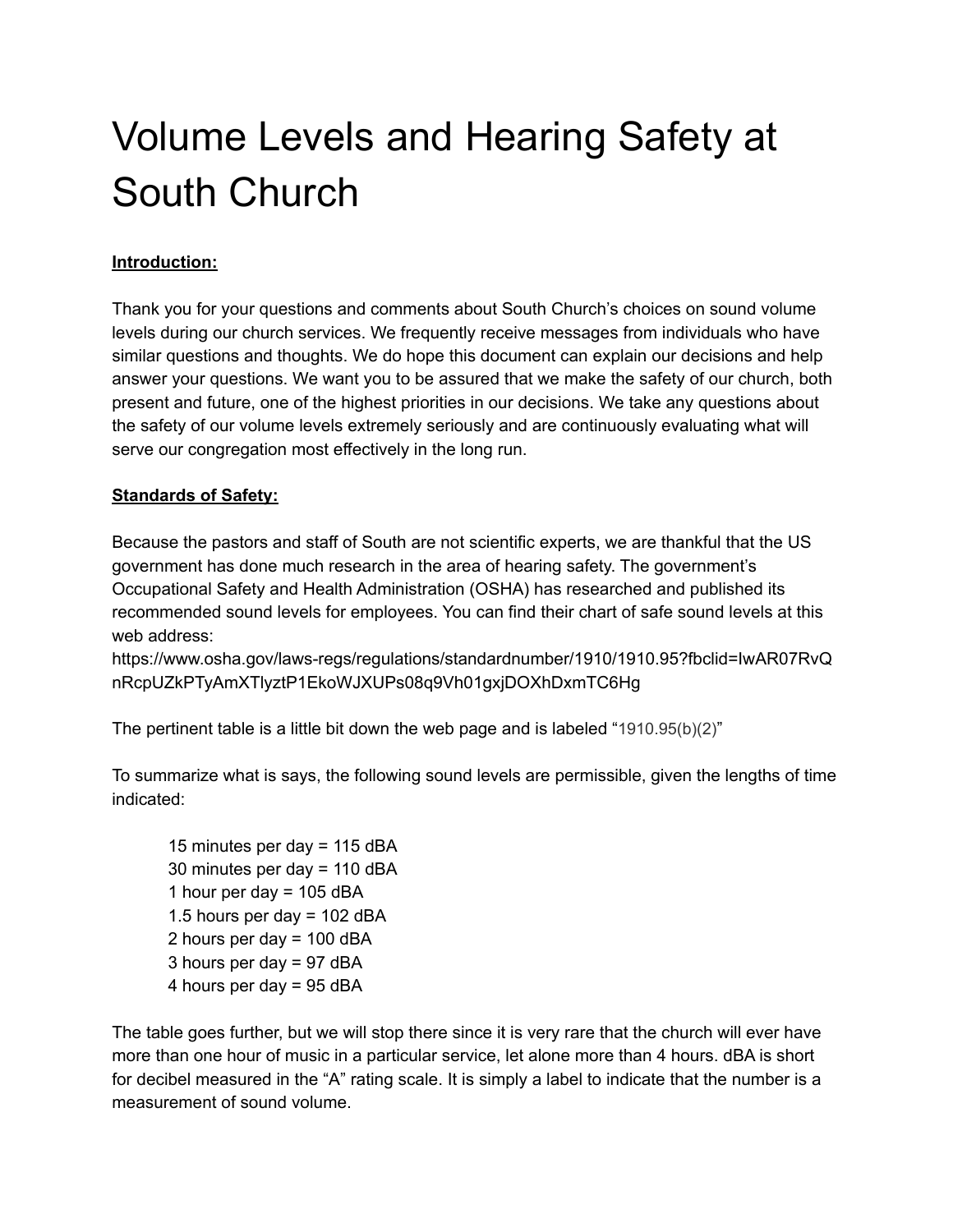#### **Applying These Standards To South Church:**

In order to adhere to these standards at South, we use a sound pressure level meter to measure the volume levels. That meter resides at the main sound board and is consistently monitored to make sure that we are not exceeding our desired levels.

For the Balanced Service, we target a sound level of 86dBA to 88dBA. Only occasionally will we go beyond that level, though sometimes the levels may reach as high as 95dBA.

In the Creative Service, we target a sound level of 88dBA to 92dBA. Occasionally we will hit 100dBA, but this is rare.

A couple things to keep in mind: First, music is by nature, dynamic. What this means is that in almost every song, there are loud moments, and there are quiet moments. What this means for us, is although we have these set ranges of acceptable volume, these merely represent the average volume. Our balanced service for example will have moments of 60dBA, and moments of 90dBA. However, even at these peak volumes, there is no actual risk of hearing damage as these are not sustained long enough, or at a level which is capable of causing damage.

Second, the volume level in either venue is not perfectly even throughout the room. The area near the stage is louder than where we measure at the sound booth. Also, the corners of the room are softer than where we measure at the sound booth. Nevertheless, the difference is on the order of 4 dB or less, and therefore does not significantly impact the safety aspect of the levels we have deemed acceptable and appropriate.

#### **Examples for Consideration:**

Let's take a few examples in order to work this out in real life.

#### In the Balanced Service:

A congregation member will normally experience about 35 minutes of music on Sunday morning. Let's round up to one hour to be safe. That person can listen to music at 105dBA without concern for hearing damage. The normal level of 88dBA is well below that threshold.

#### In the Creative Service:

Again we have about 35 minutes of music on Sunday morning. Let's round up to one hour to be safe. That person can listen to music at 105dBA without concern for hearing damage. The normal level of 90dBA is again below that threshold. Even in moments where we briefly reach our peak volume level, we do not run loud enough nor is it sustained for a length of time that is capable of causing hearing damage.